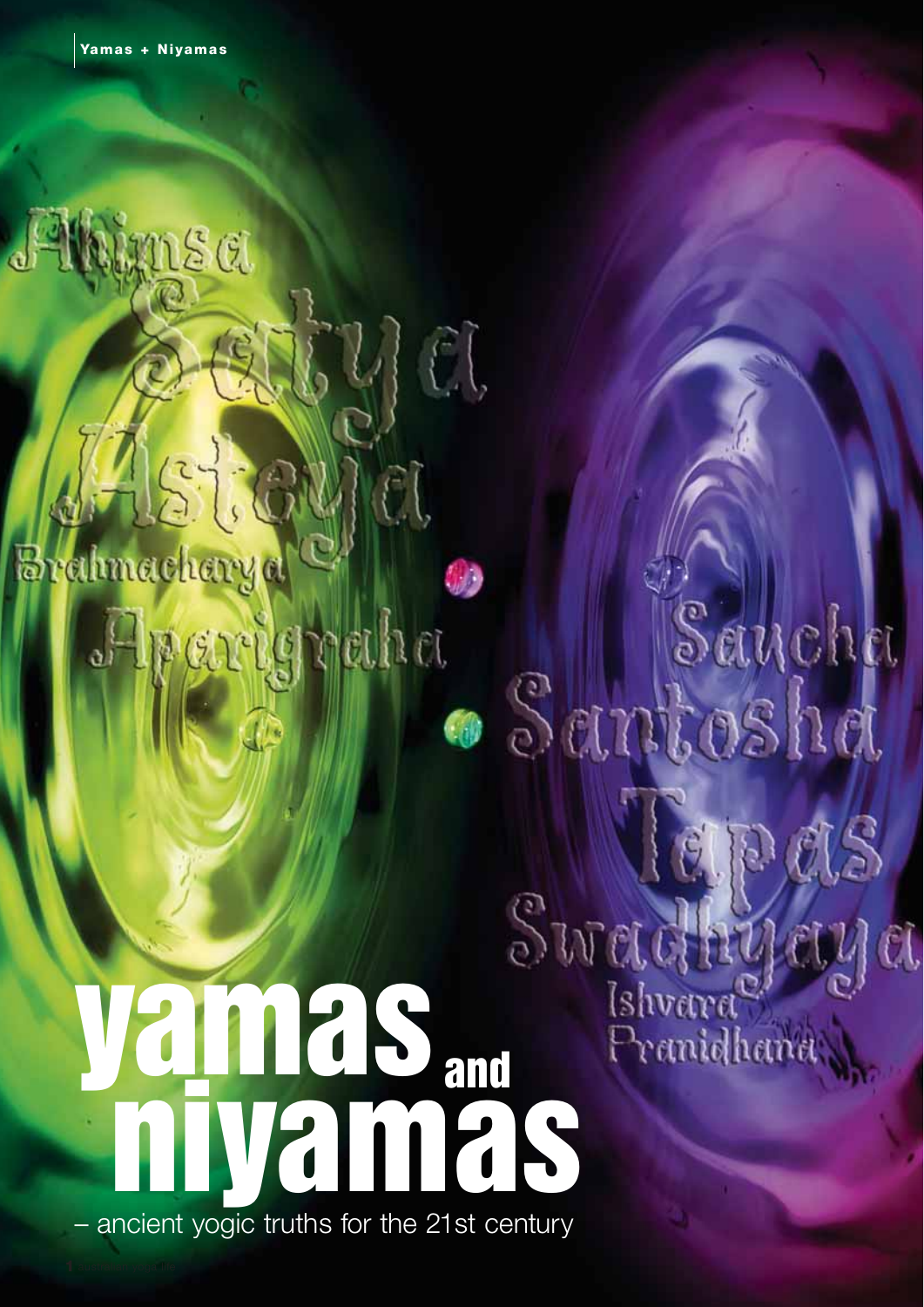With asana practice occupying most attention in a typical yoga class, it's easy to forget that yoga offers not just a path to physical health but also a framework for allround life management. Yoga's ethical guidelines – the yamas and niyamas – suggest the values and behaviours likely to lead to a fulfilled, contented and productive life. Take your yoga a little deeper and explore how you can integrate these values into your everyday life. By Trish Brown.

The ya<br>discusse<br>the keys<br>discover<br>to achie<br>and har:<br>with the<br>Th The yamas and niyamas are rarely discussed in asana classes but they are the keys to living a life of fullness, selfdiscovery and inner peace. They help us to achieve the ultimate state of balance and harmony, both within ourselves and with the world around us.

These principles are contained in the first two limbs of Patanjali's eight limbs of yoga, known as the Eightfold Path. This ancient system of yogic instructions (sutras) can be applied to our yoga practice today and also to how we live our life in modern society. In fact, these values underpin the life of dedicated yogic aspirants and have done for thousands of years.

In his Yoga Sutras, Patanjali lists 10 important yamas and niyamas. However, the ancient treatise, the *Srimad Bhagavatam*, describes 24 in a remarkable dialogue between a warrior prince and his elite student. Patanjali's version focuses on how to ennoble yourself: how to refine your life to assist your development, and what to add to your life so you can experience greater wellbeing. The principles in the *Srimad Bhagavatam* also focus on encouraging you to make positive contributions to the world.

The yamas and niyamas are sometimes referred to as restraints and observances. Self-restraints (or controls) help you to contain your energy to make you balanced and more focused by encouraging you to avoid problematic behaviours. Observances (directives) include practices to add to your life, to enhance your wellbeing and build up your energy.

Yamas (controls) are like the brakes on a car. They help us gain control over our lives and restore homeostasis to body and mind. Niyamas (directives) are like the accelerator, propelling us in the right direction.

Rather than just intellectualising the application of the yamas and niyamas, let's broaden our knowledge of them and take these universal values to a deeper and more personal level – and into our daily practice. Yoga becomes truly holistic when we take it 'off the mat' and embrace its principles in our day to day living. To get you started, here's a short explanation of each of the principles, along with a tip or two for how to cultivate each one in daily life.

# **YAMAS**

# **1. Ahimsa: non-violence**

Ahimsa refers to non-violence, which includes the non-killing, non-injuring and non-harming of others. True ahimsa is being aware of the energy you put out. This can mean anything from not polluting the earth to not punching someone in the eye when they make you angry. It also applies to how we treat ourselves, for example, not beating ourselves up and thinking we're stupid when we make a mistake.

Physical violence is the grossest expression of humanity's baser instincts. But every thought, word or action that causes pain to another is really a form of violence. The aim is to have balanced ambition, which means not running over other people to get ahead and not harming or neglecting yourself either. Ask yourself a simple question: Do my actions, thoughts and intentions reflect peacefulness?

If you are unsure, think about where you spend your time. When we associate with people who live by high standards, they feed us with high thoughts and compassionate actions. When we associate with angry or violent people, or expose ourselves to the barrage of media violence, our minds can develop the habit of violence too. Cultivating good association and watching or reading things that nurture us can be essential if we want to create a peaceful life.

Cultivate consumer awareness. Question whether the products you choose are healthy or ethical and whether animals or humans have been hurt in the making of that product.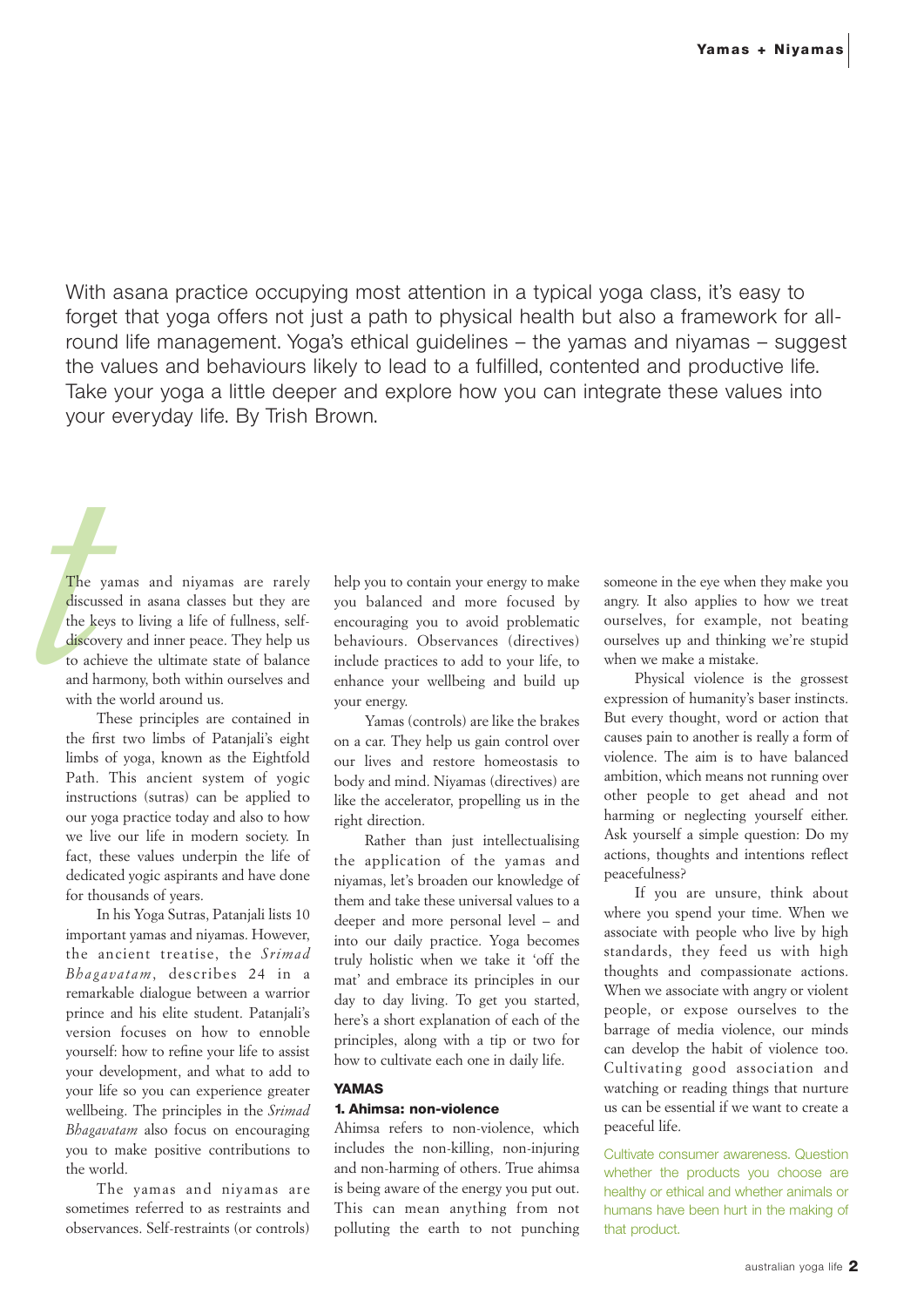#### **2. Satya: truthfulness**

Truthfulness is about being real and seeing things the way they really are. The more truthful we are, the more we come to know ourselves. At the highest level of truth we can begin to recognise that much of our life is impermanent. done more hours than you have, or not cheating on your taxes despite the temptation to short change the government!

In yogic philosophy the very desire to have more wealth than one needs is also seen as stealing. But there are

# Yoga becomes truly holistic when we take it 'off the mat' and embrace its principles in our day to day living.

However, on an everyday level we soon discover that truth is in the eye of the beholder. Most people see the world the way they would like it to be, rather than the way it is. In any conflict, the truth is usually somewhere between what both parties believe. Misinterpreting or taking the situation personally can lead to a distortion of the truth.

Being truthful requires constant vigilance, which at first is a great effort, but with practise becomes a natural way of living. Truthfulness requires us to be totally honest with ourselves, so that our thoughts, words and deeds are all in alignment. When they are, people sense the truth within us.

Try talking less and listening more. Empowering others allows your own communication to become stronger, with greater integrity.

#### **3. Asteya: non-stealing**

Taking something that belongs to someone else sets us at odds with what we know is right. Deep down, we all know what actions are honest, but often our desires cloud that knowing. One of Patanjali's sutras states: 'After becoming established finally in the state of nonstealing, the yogi will attain all diamonds.' When we no longer covet things that belongs to others, we attain our own level of satisfaction.

Non-stealing does not merely mean abstaining from theft. Stealing, for example, isn't just about taking something from a store or robbing a bank. It also means honesty. For example, it can mean not fudging your timesheets at work to say you have

reasons why people steal even when they know it's not right. Desiring something that does not belong to us, for example someone's job or car, is an indication that we are not content with what we have, or more importantly, we are not content with who we think we are!

The nature of the ego is to grasp at everything around it. We call this the 'wanting mind'. It arises from the ego and is always creating preferences.

When you discover your mind telling you that you need something, ask yourself: Do I really need this? Do I want this for myself, or will it benefit anyone else?

When you find the mind grasping for something that is not yours, ask the question: Why aren't I content with the things I have?

# **4. Brahmacharya: intelligent self-control**

Patanjali realised that it was crucial to lead a life of self-restraint, as conserving one's energies helps people to maintain health and balance in life. Brahmacharya in its strictest sense is often interpreted as celibacy. But it is much more than avoiding relationships or refraining from sexual relations. The higher aspect of brahmacharya means having intelligent contact with the world.

When we exercise control and live with wisdom, we have more energy and focus to reach our full potential. An appropriate translation for our western world today would be controlling our desires to enable us to be in the world but not of the world, to enjoy what we have but not to be bound by it.

Moderation in all things is the key to a healthy lifestyle. Uncontrolled desires lead to the abuse of the senses, which in turn can lead to addictions of all kinds – drugs, alcohol, overeating, pornography or relationships where there is sex without love. These addictions create suffering at every level and distract us from the truth we seek as yogis.

The next time you have a craving ask yourself: If I fulfil this desire will it help me or hinder me on my yogic path? You may be amazed at how yoga can transform the energy of a desire. For example, ask yourself: Is there is a yoga posture I can do before I give in to the temptation to have a chocolate?

# **5. Aparigraha: not wanting what others have**

The yama of aparigraha urges us to resist the desire to pursue and hoard stuff. Hoarding or collecting arises from fear about the future. We're afraid that if we don't accumulate and protect what we consider good stuff, we may find we don't have what we want, when we want it. It's not surprising that many of us feel this way because this anxiety to get things now is encouraged by our society. Nearly every advertisement on television entices us to buy and consume more, even though most of the time we don't need these things. Do we really need the latest car, mobile phone or fashion wardrobe? Or can we make do and give part of our hard-earned dollars to some of the less fortunate in the world. Gandhi aptly said: 'There is enough in the world for everyone's need but not for their greed'.

Aparigraha doesn't just apply to having lots of things, but more generally refers to how we get attached to material objects. There is an old story about a wandering monk who went to see a wise king in an opulent palace. The king was quite keen to learn from the monk. The monk told the king that he would have to renounce all his possessions to achieve happiness and develop spiritually. The king, who already had no attachment to his kingdom, smiled and said: 'I agree with you. In fact, let's do it now'. The monk was quite surprised that the king was prepared to exchange all his finery for the robes of a simple monk. As they walked out of the palace together and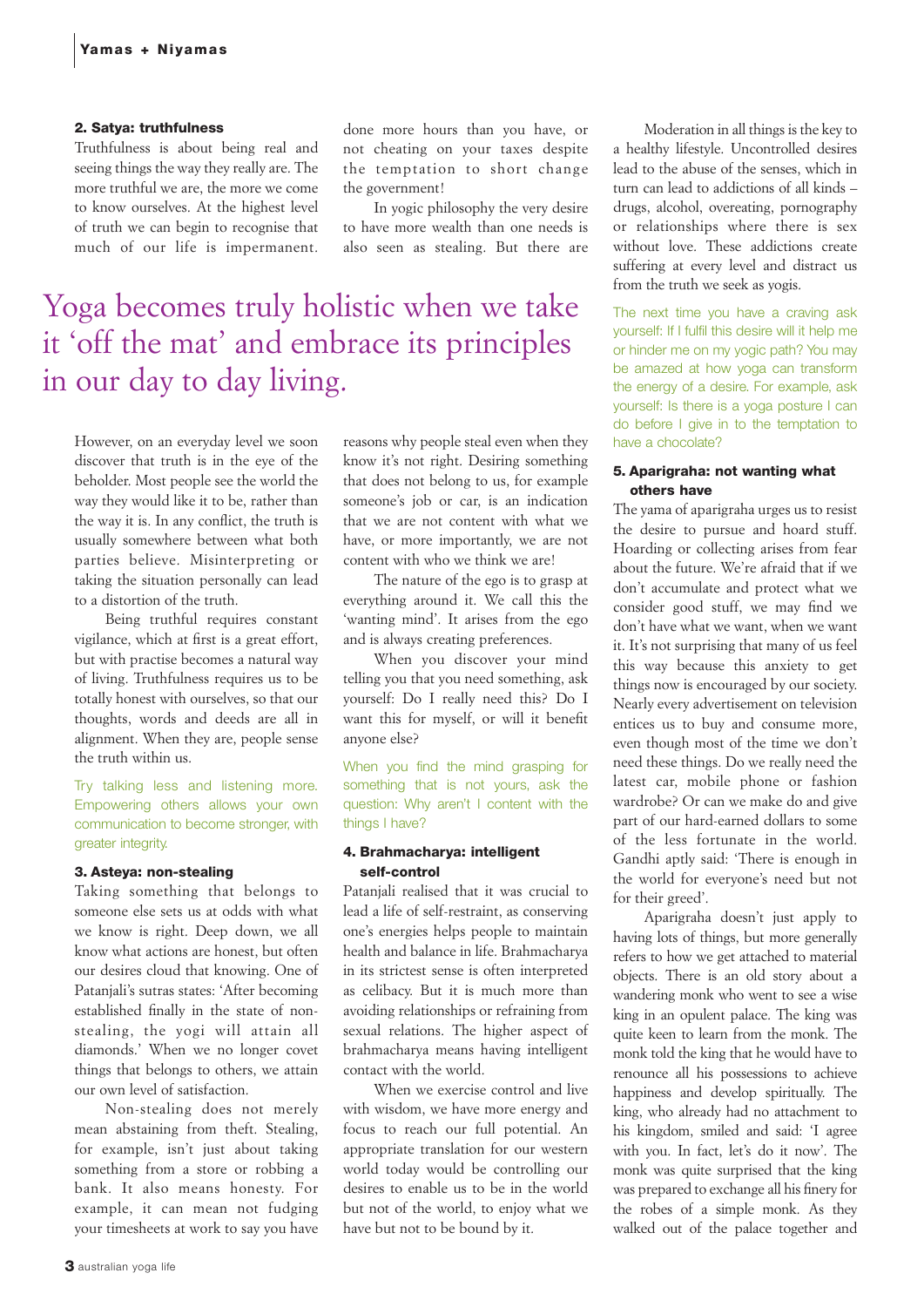away from the city, the monk suddenly remembered that he had left behind his begging bowl. He panicked, insisting that they return straight away to the palace to retrieve his only possession. The king looked at the monk in amazement. 'After all that I have given up today, can't you even let go of your begging bowl?' he said.

The point of this story is that attachment is not related to the size or quantity of our possessions. Something small can bind us just as much as a whole kingdom.

Make a list, daily, of the people who you will give a small gift to. Consider giving more of your time and energy to good works.

#### **NIYAMAS**

#### **1. Saucha: purity**

Saucha is purity on all levels, in body and mind. This also means purity in intention, thought and expression. Good habits, like bathing, purify the body externally, and asana (posture work) and pranayama (breath work) cleanse and purify the body internally.

More important than the physical cleansing, however, is the cleansing of the mind. This is the cleansing of negative thoughts that no longer serve you, including those emotions that we wrangle with, such as anger, hatred, greed, delusion, pride and lust. Imagine how centred and calm you would be if you didn't get upset when someone cut you off in traffic or stole your parking space!

One of the most direct routes to developing saucha is by practising forms of yoga that go beyond the physical body, such as bhakti yoga (yoga of devotion), jnana yoga (yoga of self-knowledge) and karma yoga (yoga of action).

Keep your house clean and tidy so you live in a space that does not feel cluttered and dirty, enhancing feelings of orderliness and wellbeing.

Consider going on a yogic diet so that you have the energy and strength to best give of yourself to the world and to reach your full potential.

# **2. Santosha: contentment**

Santosha is the fulfilment and contentment that has to be cultivated to free the mind. If you are not content it is hard to concentrate in any aspect of your

# **[Postures for the Yamas and Niyamas]**

These practices come from the Dru Yoga tradition www.druexperience.com

#### **[yamas]**

**Ahimsa** Seat of Compassion – opens the heart to feelings of compassion for both self and others

#### **Satyam**

Practice Vishuddhi Dharanam, as it strengthens the chakra centre of communication

#### **Asteya**

Stand in nature and practise the flowing Dru Tree Pose to experience the fullness and oneness of your true nature.

#### **Brahmacharya**

Practice of Brahmacharyasana – the Celibate's Pose to help you to contain your energies

#### **Aparigraha**

Parsvottanasana (Charity posture) has the power to open your heart centre (Anahata Chakra) and engenders the qualities of generosity, compassion and selflessness

# **[niyamas]**

Natarajasana allows a natural flow out of the body of unwanted thoughts, emotions and energies

#### **Santosha**

**Saucha** 

Savangasana, the tranquillity posture alleviates symptoms of emotional turmoil and mental stress

#### **Tapas**

Vrksasana – For time immemorial this has been the posture used as a strengthening for tapas by saints and sages

#### **Swadhyaya**

Meditate on a still point in the heart or the ajna centre as these are the two classic gateways to inner knowledge

### **Ishvara pranidhana**

Try learning a yoga sequence like EBR3\* 'Awakening the Heart' that helps you create a positive relationship with your own highest inner strength and light

# They help us to achieve the ultimate state of balance and harmony, both within ourselves and with the world around us.

life, never mind your yoga practice. If you constantly want more of something – whether it is excitement or even spiritual experiences – then you are not content with where you are now.

When a person is hungry for something they tend to focus on what they don't have instead of what they do. But when you reach the stage where you feel you do not lack anything then you can know true tranquillity and peace of mind.

The challenge yoga sets you is to cultivate a personality that does not crave things or people, and does not waver even in tempting circumstances.

Every morning begin your day by being grateful for three things in your life, so that you see your cup as half full rather than half empty.

#### **3. Tapas: self-discipline**

The art of tapas, sometimes translated as austerity or letting go, is fundamentally about 'sticking at it'. Tapas calls on you to direct your effort towards achieving a particular goal and not being put off by discomfort or difficulties. For thousands of years, yogis in India have meditated in the cold caves of the Himalayas and performed acts such as standing on one leg for months and focused on God in their pursuit of the goal of enlightenment. Tapas builds great strength and internal reserves and usually involves purification of the senses in some way. It involves leading a lifestyle that supports your spiritual goals.

Today we can engage in tapas by adhering to the discipline of a daily yoga